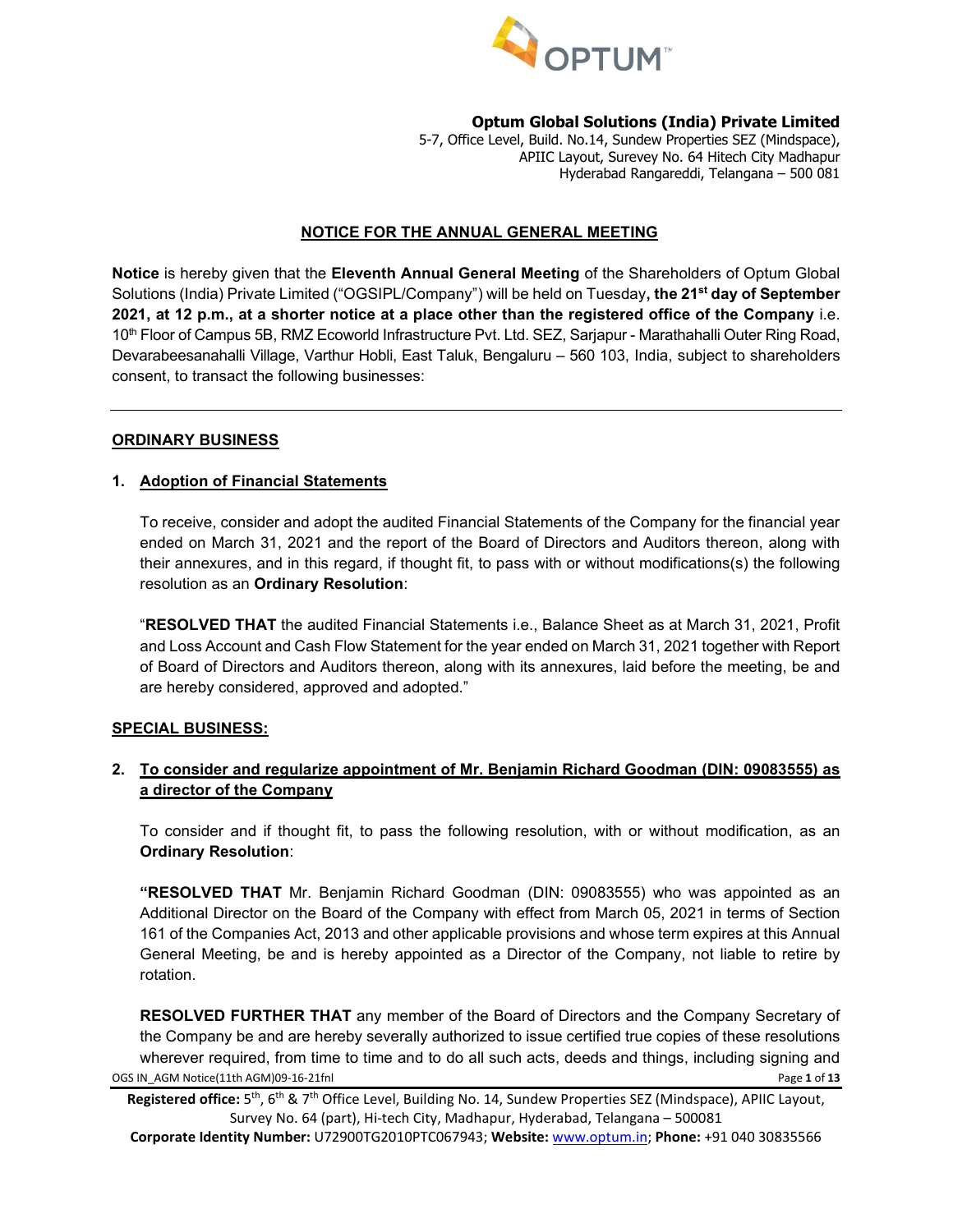

5-7, Office Level, Build. No.14, Sundew Properties SEZ (Mindspace), APIIC Layout, Surevey No. 64 Hitech City Madhapur Hyderabad Rangareddi, Telangana – 500 081

filing of e-Form with the Registrar of Companies, as may be necessary to give effect to the above resolutions."

## **3. Approval of Buy Back of equity shares of the Company**

To consider and if thought fit, to pass the following resolution, with or without modification, as a **Special Resolution**:

**"RESOLVED THAT** pursuant to the provisions of Article 43 of the Articles of Association of the Company and in accordance of Sections 68, 69 and other applicable provisions, if any, of the Companies Act, 2013 ("Act") read with the Companies (Share Capital & Debentures) Rules, 2014 including any amendments, statutory modifications or re-enactments thereof, and subject to such other approvals, permissions and sanctions as may be necessary, the consent of the shareholders of the Company be and is hereby accorded to buy back from its existing shareholders as on the date of the board resolution passed on September 16, 2021 (hereinafter referred to as '**Proposed Buyback**') on a proportionate basis not exceeding 402,015 equity shares, being 21.47% of the existing paid up equity share capital of the Company, at a price of Rs 14,170/- per share (hereinafter referred to as '**Buyback Price'**), to be financed out of Securities Premium account of the Company as defined under section 68 of the Act such that the aggregate consideration for the buyback does not exceed Rs. 5,696,552,550/- being 18.46% of the aggregate of paid up capital and free reserves (including securities premium) of the Company as determined based on the balance sheet of the Company as at March 31, 2021 and applicable laws.

**RESOLVED FURTHER THAT** the Proposed Buyback from non-resident shareholders holding equity shares of the Company, if any, shall be subject to such approvals if, and to the extent necessary or required from the concerned authorities including approvals from the Reserve Bank of India under the Foreign Exchange Management Act, 1999 and the rules, regulations framed thereunder, if any.

**RESOLVED FURTHER THAT** nothing contained hereinabove shall confer any right on the part of any shareholder to offer and/ or any obligation on the part of the Company or the Board to buyback any shares, and/ or impair any power of the Company or the Board to terminate any process in relation to Proposed Buyback if so permissible by law.

**RESOLVED FURTHER THAT** consent of the members be and is hereby accorded to open the offer of Proposed Buyback on September 28, 2021 and to close on October 14, 2021.

**RESOLVED FURTHER THAT** any one of the directors of the Company and/or Mr. Praveen Viswas, Senior Associate General Counsel, Mr. Anuj Jain, Director-Tax and/or any of the existing bank signatories of the Company, be and are hereby severally authorized to open or ratify the existing bank account as a separate bank account for the purposes of Proposed Buyback, deposit such sum as

OGS IN\_AGM Notice(11th AGM)09-16-21fnl Page **2** of **13**

**Registered office:** 5th, 6th & 7th Office Level, Building No. 14, Sundew Properties SEZ (Mindspace), APIIC Layout, Survey No. 64 (part), Hi-tech City, Madhapur, Hyderabad, Telangana – 500081 **Corporate Identity Number:** U72900TG2010PTC067943; **Website:** [www.optum.in;](http://www.optum.in/) **Phone:** +91 040 30835566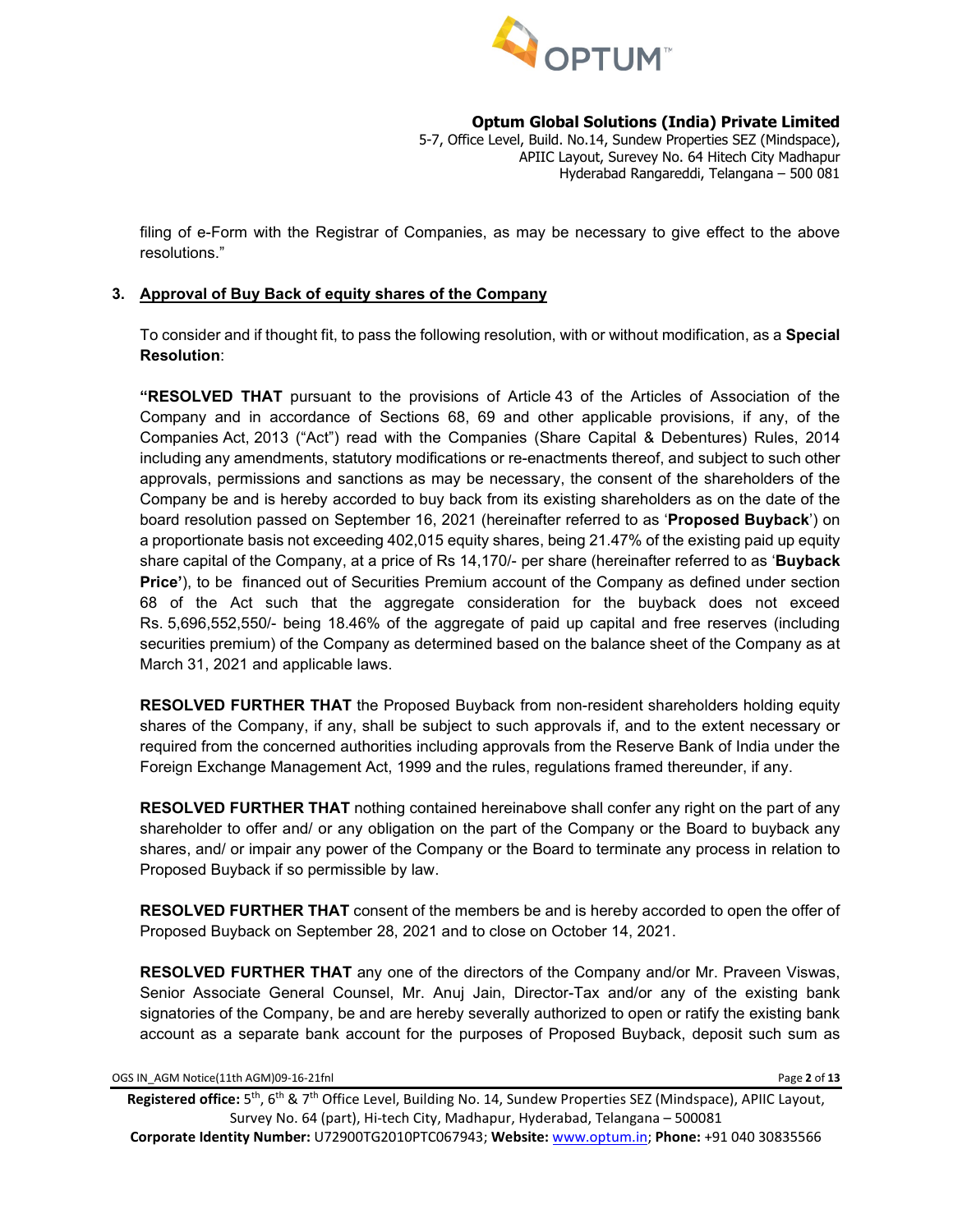

5-7, Office Level, Build. No.14, Sundew Properties SEZ (Mindspace), APIIC Layout, Surevey No. 64 Hitech City Madhapur Hyderabad Rangareddi, Telangana – 500 081

required in terms of Rule 17(8) of the Companies (Share Capital & Debentures) Rules, 2014 and utilize the funds so deposited for paying to the members who offer their shares pursuant to the letter of offer.

**RESOLVED FURTHER THAT** any one of the directors of the Company and/or Mr. Praveen Viswas, Senior Associate General Counsel, Mr. Anuj Jain, Director-Tax and/or any of the existing bank signatories of the Company, be and are hereby severally authorized to take all necessary steps in order to give effect to the aforesaid resolutions, including but not limited to the following –

- i. finalize the terms and conditions of the Proposed Buyback including the number of shares to be bought back and the time frame for completion of Proposed Buyback as per the prescribed time limit;
- ii. to accept and make any alternation(s), modification(s) to the terms and conditions as it may deem necessary, concerning any aspects of the Proposed Buyback, in accordance with the statutory requirements as well as to give such directions as may be necessary or desirable to settle all such questions, difficulties or doubts that may arise in relation to the implementation of Proposed Buyback without seeking any further consent and/ or approval of the Board to the end and intent that the Board shall be deemed to have given their approval thereto expressly by the authority of the above resolutions;
- iii. appoint professional advisors, consultants, legal advisors and such other intermediaries, as may be required, for the purpose of Proposed Buyback;
- iv. prepare, sign, execute all such papers, undertakings, affidavits, confirmations, declaration of solvency, declarations, agreements, forms, instruments and all such other documents (including letter of offer, declaration of solvency, etc) as may be required in relation to the Proposed Buyback, on behalf of the Company;
- v. issue letter of offer to members, accept/ reject offers received from the members, make payments to the members whose offers have been accepted, pay applicable taxes, if any;
- vi. opening, operation and closure of all necessary depository accounts, as may be required or desirable, for the extinguishment of dematerialized shares and physical destruction of share certificates in respect of the equity shares bought back by the Company; and
- vii. to do all other necessary acts, deeds, matters and things as they may in their absolute discretion, deem necessary, expedient, incidental to the implementation of the Proposed Buyback in accordance with the prescribed regulations (including making necessary filings with the Registrar of Companies, Reserve Bank of India and other statutory and regulatory authorities)."

OGS IN\_AGM Notice(11th AGM)09-16-21fnl Page **3** of **13**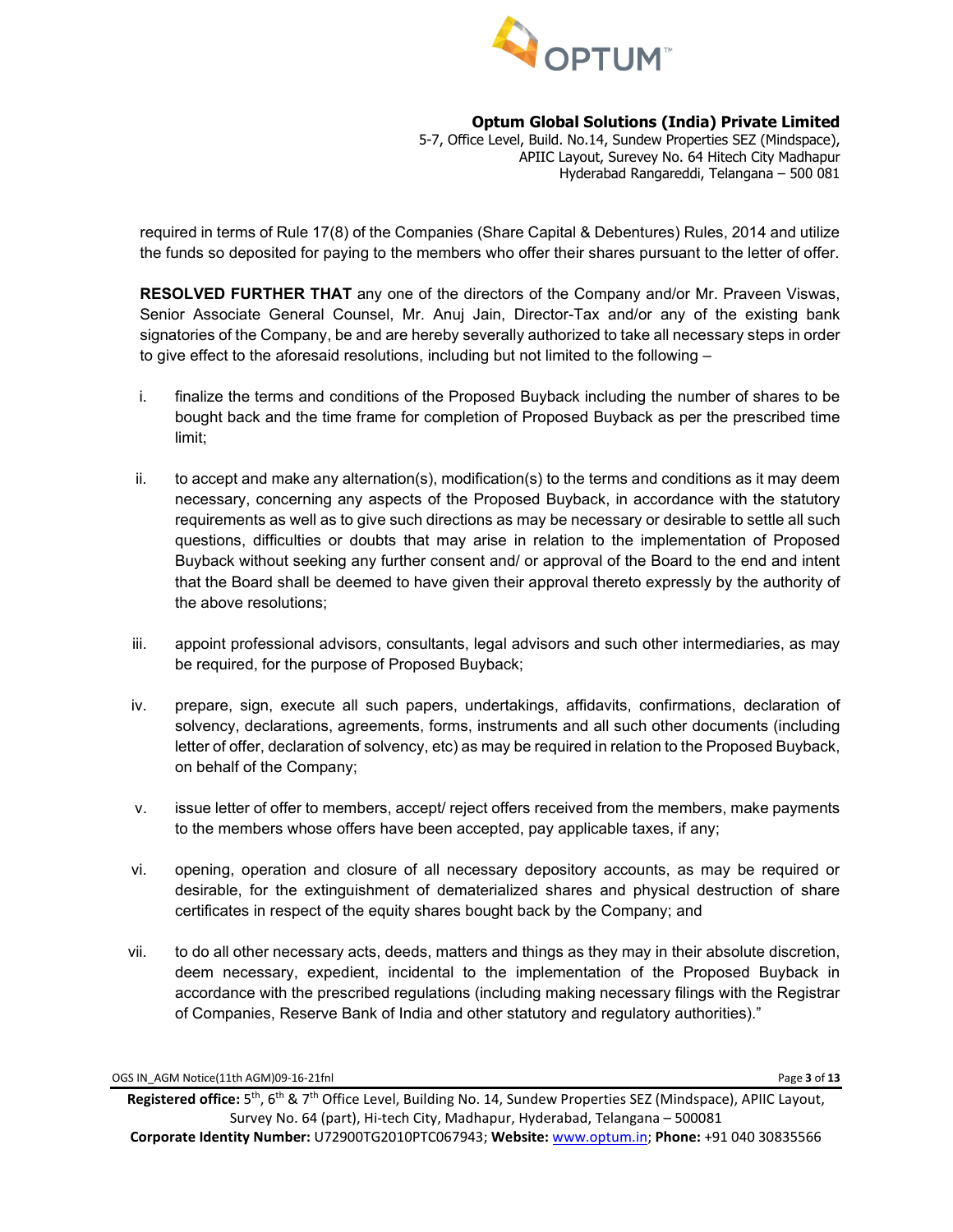

5-7, Office Level, Build. No.14, Sundew Properties SEZ (Mindspace), APIIC Layout, Surevey No. 64 Hitech City Madhapur Hyderabad Rangareddi, Telangana – 500 081

**RESOLVED FURTHER THAT** all acts already done by the Board in relation to the Proposed Buyback till date be and are hereby ratified.

**RESOLVED LASTLY THAT** any Director or the Company Secretary of the Company be and is hereby authorized to issue certified true copy of this resolution to concerned authorities as may be necessary from time to time to give effect to the above resolutions."

## **4. To take note of declaration of interim dividend by the board of directors**

The Board of Directors of the Company *vide* their circular resolution dated September 13, 2021 declared an interim divided of Rs. 8,003,979,900 (Eight Billion Three Million Nine Hundred Seventy-Nine Thousand Nine Hundred) being Rs. 4,275 per share at the rate of 42,750% of the face value. The shareholders of the Company are requested to take note of the same.

By Order of the Board of Directors of **Optum Global Solutions (India) Private Limited**

KULDEEP SHARMA KULDEEP SHARMA Digitally signed by Date: 2021.09.17 15:53:24 +05'30'

# **Kuldeep Sharma A28234**

Company Secretary Bengaluru Date: September 17, 2021 Place: As provided hereunder

OGS IN\_AGM Notice(11th AGM)09-16-21fnl Page **4** of **13**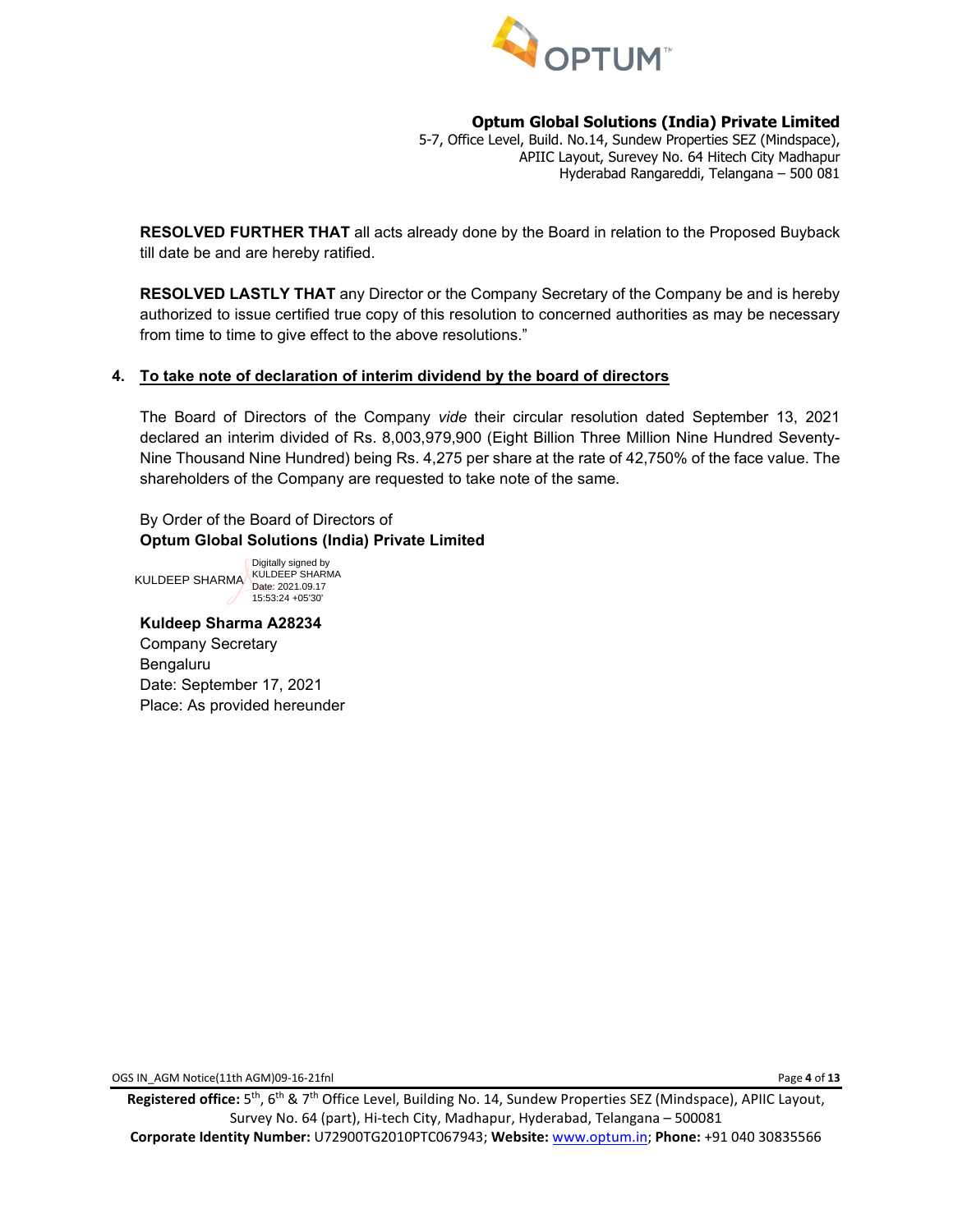

5-7, Office Level, Build. No.14, Sundew Properties SEZ (Mindspace), APIIC Layout, Surevey No. 64 Hitech City Madhapur Hyderabad Rangareddi, Telangana – 500 081

#### **NOTES:**

- 1. The Company has only two corporate Shareholders, hence, both the Shareholders are required to be present in the meeting, through their Authorised representatives personally, in order to fulfil the requirement of the quorum of the Annual General Meeting ("**AGM**").
- 2. The Explanatory Statement pursuant to Section 102 of the Companies Act, 2013 ("Act"), setting out material facts, in respect of Special Businesses as set out above is annexed herewith, as forming part of the Notice.
- 3. The Register of Directors and their shareholding, maintained under Section 170 of the Act, will be available for inspection by the Shareholders at the AGM.
- 4. The Register of contracts or arrangements in which Directors are interested, maintained under Section 189 of the Act, will be available for inspection by the Shareholders at the AGM.
- 5. The consent of the Shareholders has to be obtained for convening the meeting at a shorter notice and at a place other than the registered office address of the Company i.e., at  $10<sup>th</sup>$  Floor of Campus 5B, RMZ Ecoworld Infrastructure Pvt. Ltd. SEZ, Sarjapur - Marathahalli Outer Ring Road, Devarabeesanahalli Village, Varthur Hobli, East Taluk, Bengaluru – 560 103, India.
- 6. *In terms of the* requirements *of the Secretarial Standards -2 on "General Meetings" issued by the Institute of* the *Company Secretaries of India and approved & notified by the Central Government, Route Map for the location of the aforesaid meeting is enclosed.*
- 7. All documents referred to in the accompanying notice and explanatory statement will be available for inspection at the registered office of the company between 11:00 am to 5:00 pm on any working day prior to the date of the meeting and will also be available on the date of the meeting.

## By Order of the Board of Directors of **Optum Global Solutions (India) Private Limited**

KULDEEP SHARMA KULDEEP SHARMA Date: 2021.09.17 Digitally signed by 15:54:21 +05'30'

#### **Kuldeep Sharma A28234** Company Secretary

Bengaluru Date: September 17, 2021 Place: As provided hereunder

OGS IN\_AGM Notice(11th AGM)09-16-21fnl Page **5** of **13**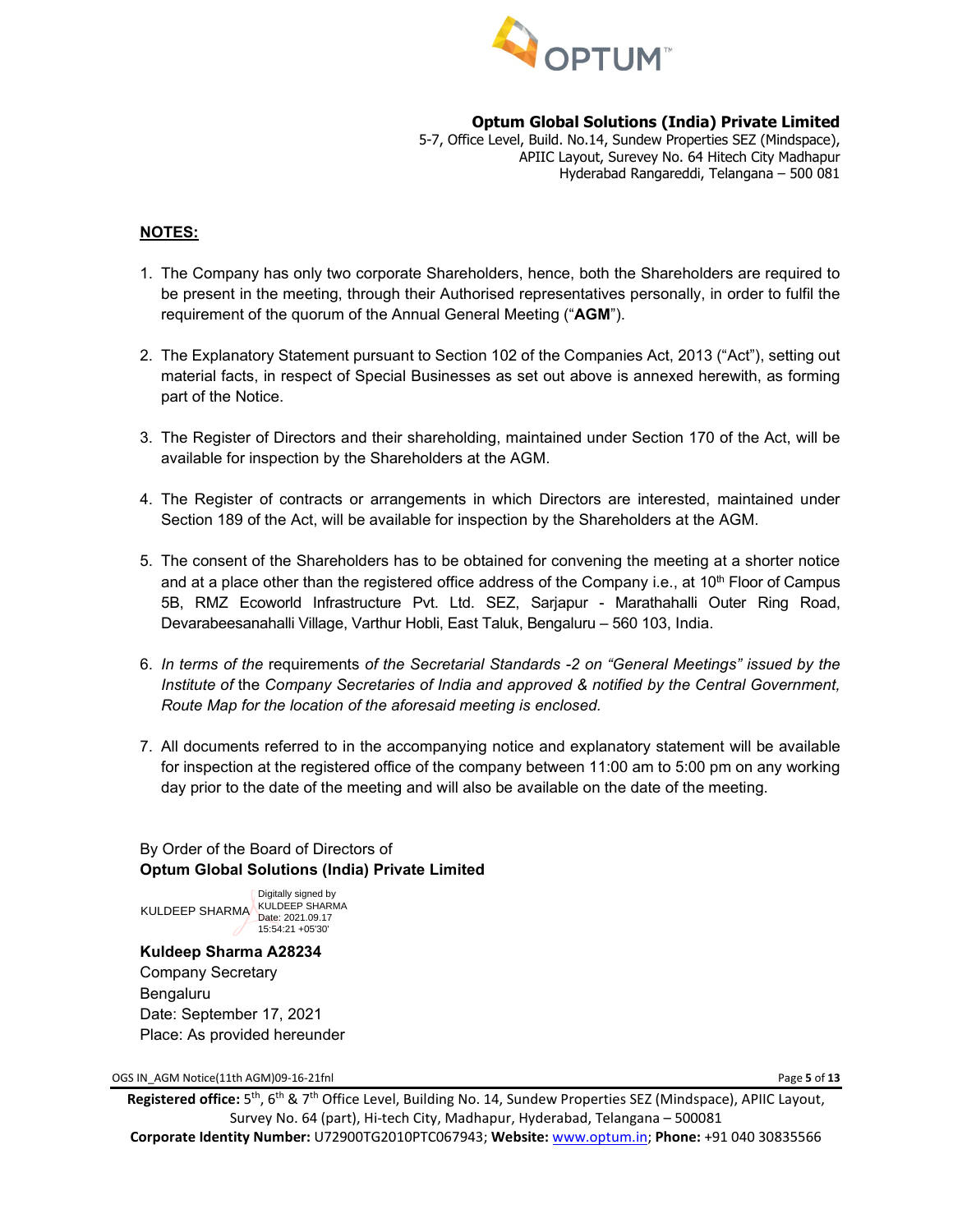

5-7, Office Level, Build. No.14, Sundew Properties SEZ (Mindspace), APIIC Layout, Surevey No. 64 Hitech City Madhapur Hyderabad Rangareddi, Telangana – 500 081

## **EXPLANATORY STATEMENT PURSUANT TO SECTION 102(1) OF THE COMPANIES ACT,2013**

The following explanatory statement sets out all material facts relating to the special business set out in the accompanying notice of the Annual General Meeting of the Members of the Company.

## **ITEM NO. 2:**

Pursuant to the provisions of Section 161 of the Companies Act 2013, Mr. Benjamin Richard Goodman (DIN: [09083555\)](https://mca.gov.in/mcafoportal/companyLLPMasterData.do) was appointed as an Additional Director of the Company with effect from March 05, 2021 till date of this Annual General Meeting.

Mr. Benjamin Richard Goodman brings rich and varied experience to the Board and also fulfills the conditions specified in the Act, therefore, in terms of applicable provisions of the Act and the Rules made thereunder, your Directors propose to regularize the appointment of Mr. Benjamin Richard Goodman as a Director of the Company.

In this regard, the Company had earlier received from Mr. Benjamin Richard Goodman - consent in writing to act as a Director in Form DIR-2, pursuant to Rule-8 of Companies (Appointment & Qualification of Director) Rules, 2014; intimation to the effect that he is not disqualified to be appointed as a Director in Form DIR-8, in terms of 164(2) of the Act; and disclosure of Interest in Form MBP-1, pursuant to Section 184(1) of the Act read with Rule 9(1) of Companies (Meetings of Board and its Powers) Rules, 2014. All the documents are available for inspection during business hours, on any working day, at the registered office of the Company and copies thereof shall also be made available for inspection at the corporate office and also at the meeting.

None of the Directors except Mr. Goodman, Key Managerial Personnel or their relatives are in any way concerned or interested, whether financially or otherwise, in the resolution set out at item no.2 of the Notice.

#### **ITEM NO. 3:**

As required by sections 68(3) and 102(1) of the Companies Act, 2013 ("Act") read with the Companies (Share Capital and Debentures) Rules, 2014, the following details are furnished for information of the members -

OGS IN\_AGM Notice(11th AGM)09-16-21fnl Page **6** of **13** The Board of Directors of the Company, at the meeting held on **September 16, 2021**, considered and approved the proposal to buy back from its existing shareholders as on the date of that resolution i.e., September 16, 2021 (hereinafter referred to as '**Proposed Buyback**') not exceeding 402,015 equity shares, being 21.47% of the existing paid-up equity share capital of the Company, at a price of Rs. 14,170/- per share (hereinafter referred to as 'Buyback Price'), to be financed out of Securities Premium account of the Company such that the aggregate consideration for the buyback does not exceed Rs. 5,696,552,550/-

**Corporate Identity Number:** U72900TG2010PTC067943; **Website:** [www.optum.in;](http://www.optum.in/) **Phone:** +91 040 30835566

**Registered office:** 5th, 6th & 7th Office Level, Building No. 14, Sundew Properties SEZ (Mindspace), APIIC Layout, Survey No. 64 (part), Hi-tech City, Madhapur, Hyderabad, Telangana – 500081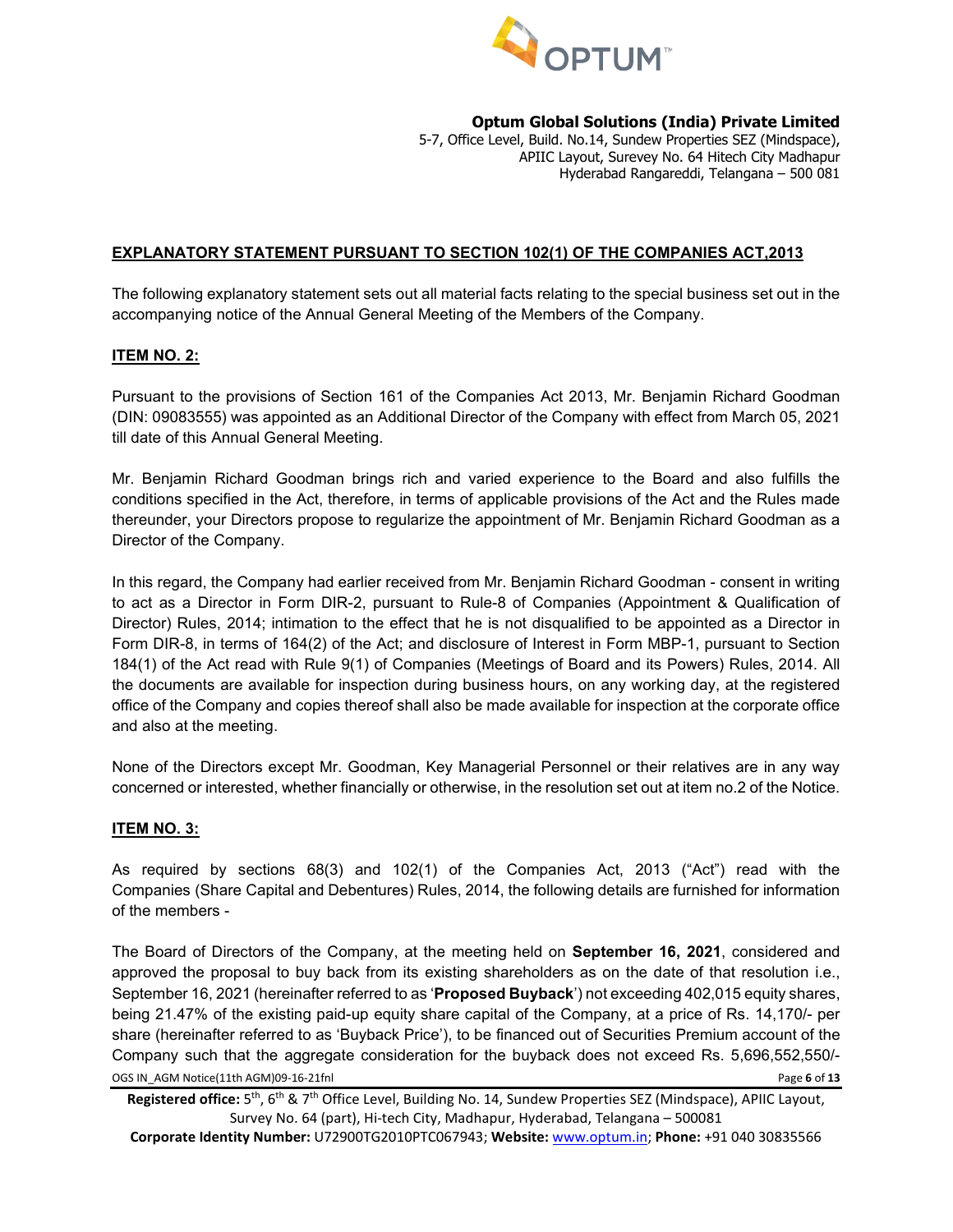

5-7, Office Level, Build. No.14, Sundew Properties SEZ (Mindspace), APIIC Layout, Surevey No. 64 Hitech City Madhapur Hyderabad Rangareddi, Telangana – 500 081

being 18.46% of the aggregate of paid up capital and free reserves (including securities premium) of the Company as determined based on the balance sheet of the Company as at March 31, 2021.

The complete material facts concerned with and relevant to the Proposed Buyback are given below:

## **(a) The date of the Board Meeting at which the proposal for Proposed Buyback was approved by the Board of Directors of the Company**

The Board of directors at their meeting held on **September 16, 2021** have approved the buyback in accordance with the provisions of Article 43 of the Articles of Association of the Company and in accordance with sections 68, 69 and other applicable provisions, if any, of the Companies Act, 2013 ("Act") read with the Companies (Share Capital & Debentures) Rules, 2014 including any amendments, statutory modifications or re-enactments thereof.

#### **(b) The objective of Proposed Buyback**

The buyback of equity shares is being proposed in pursuance of the Company's desire to maximize returns to members and enhance overall shareholder value.

The Company has satisfactory liquidity as represented by its bank balances. The expected cash generation, along with borrowings (if required), will support the operational requirements of the Company in coming years. The Proposed Buyback provides an opportunity to the Company to return surplus capital to its members in an expedient, efficient and cost-effective manner and to enhance the overall members' value in long term.

More specifically, the Proposed Buyback would inter-alia result in the following benefits -

- i. Reduction in the overall capital employed in the business, which will in-turn lead to higher earnings per share, enhanced return on equity and return on capital employed, etc., and long-term increase in members' value; and
- ii. Distribution of surplus cash to its members in proportion to their shareholding, thereby, enhancing the overall returns to members.

#### **(c) The class of shares or other securities intended to be purchased under the Proposed Buyback**

The Company is proposing to buy back its fully issued and paid-up equity shares having face value of Rs 10 each.

#### **(d) Number of securities that the Company proposes to buy back**

OGS IN\_AGM Notice(11th AGM)09-16-21fnl Page **7** of **13**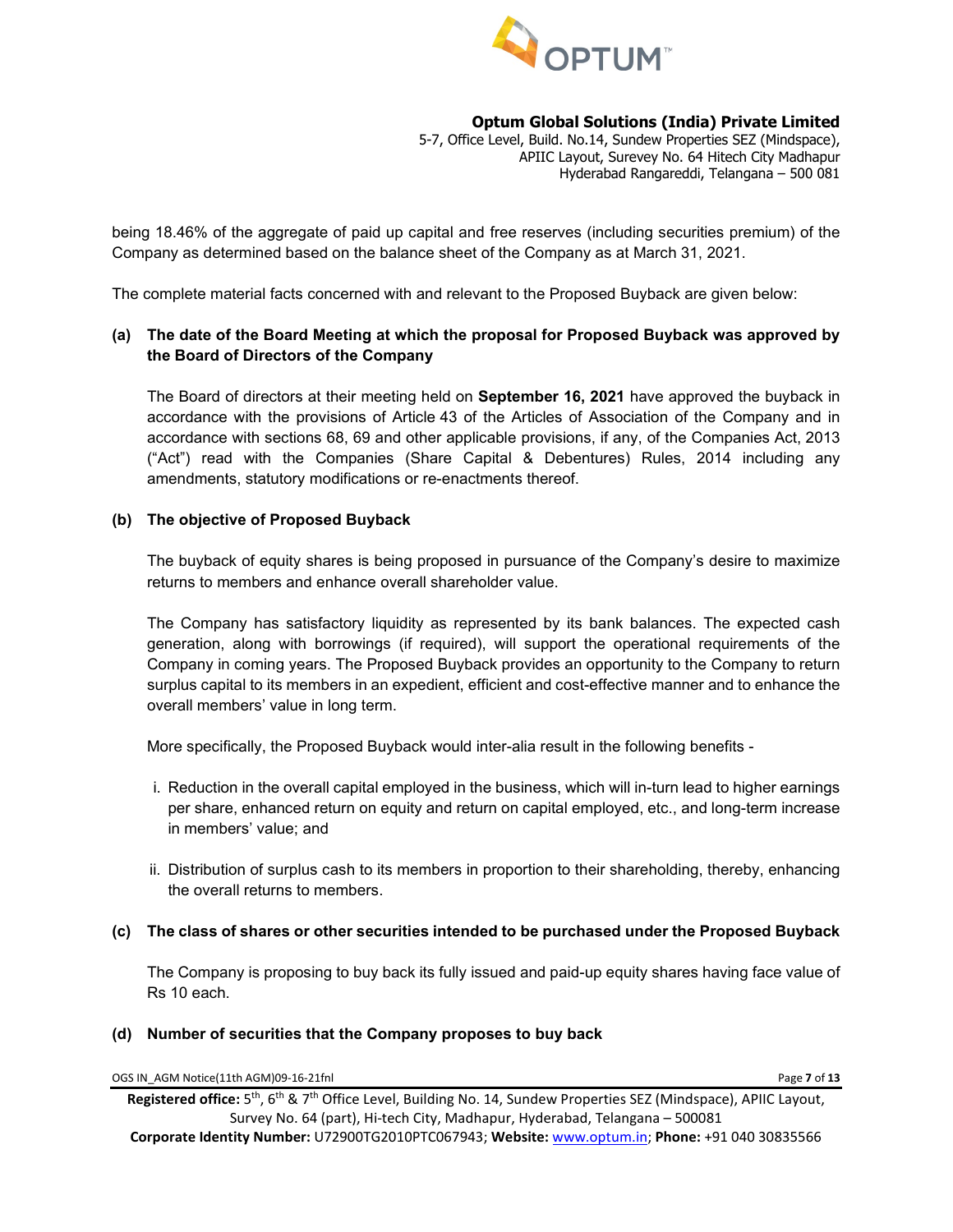

5-7, Office Level, Build. No.14, Sundew Properties SEZ (Mindspace), APIIC Layout, Surevey No. 64 Hitech City Madhapur Hyderabad Rangareddi, Telangana – 500 081

The Company proposes to buyback 402,015 fully paid-up equity shares of Rs. 10 each.

#### **(e) The method to be adopted for the same**

The buyback is sought to be made from its existing shareholders as on the date of the board resolution i.e., September 16, 2021 on a proportionate basis. The Proposed Buyback will be implemented in accordance with the Companies Act, 2013 and Companies (Share Capital & Debentures) Rules, 2014 and on such terms and conditions as may be deemed fit by the management.

#### **(f) The price at which the buyback of shares or other securities shall be made**

The Board has fixed the Buyback Price of Rs 14,170/- per equity share.

## **(g) The basis of arriving at the buyback price**

The Buyback Price is determined after considering the fair value of equity shares of the Company, which is determined as per DCF method, as provided in the Valuation Report provided by Ernst & Young Merchant Banking Services LLP, a SEBI registered Category 1 Merchant Banker (enclosed as *Annexure 1*).

The Buyback Price shall not exceed the fair market value of equity shares of the Company, as determined by Ernst & Young Merchant Banking Services LLP, in terms of prevailing exchange control norms.

## **(h) The maximum amount to be paid for the Proposed Buyback and the sources of funds from which the Buyback would be financed**

The aggregate of paid-up equity share capital and free reserves (including securities premium) of the Company as at March 31, 2021 is Rs. 30,853.49 million ("Shareholders' Funds"). As per the provisions of section 68(2)(c) of the Companies Act, 2013, the maximum amount to be paid for Proposed Buyback will be Rs 5,696.55 million i.e., 18.46% of the aggregate of paid up capital and free reserves (including securities premium) of the Company as determined based on the balance sheet of the Company as at March 31, 2021.

The Proposed Buyback would be financed out of Securities Premium account of the Company. The Company shall transfer from its free reserves a sum equal to the nominal value of the equity shares bought back through the Proposed Buyback to the Capital Redemption Reserve Account and the details of such transfer shall be disclosed in its subsequent audited balance sheet of the Company.

#### **(i) The time-limit for completion of Proposed Buyback**

OGS IN\_AGM Notice(11th AGM)09-16-21fnl Page **8** of **13**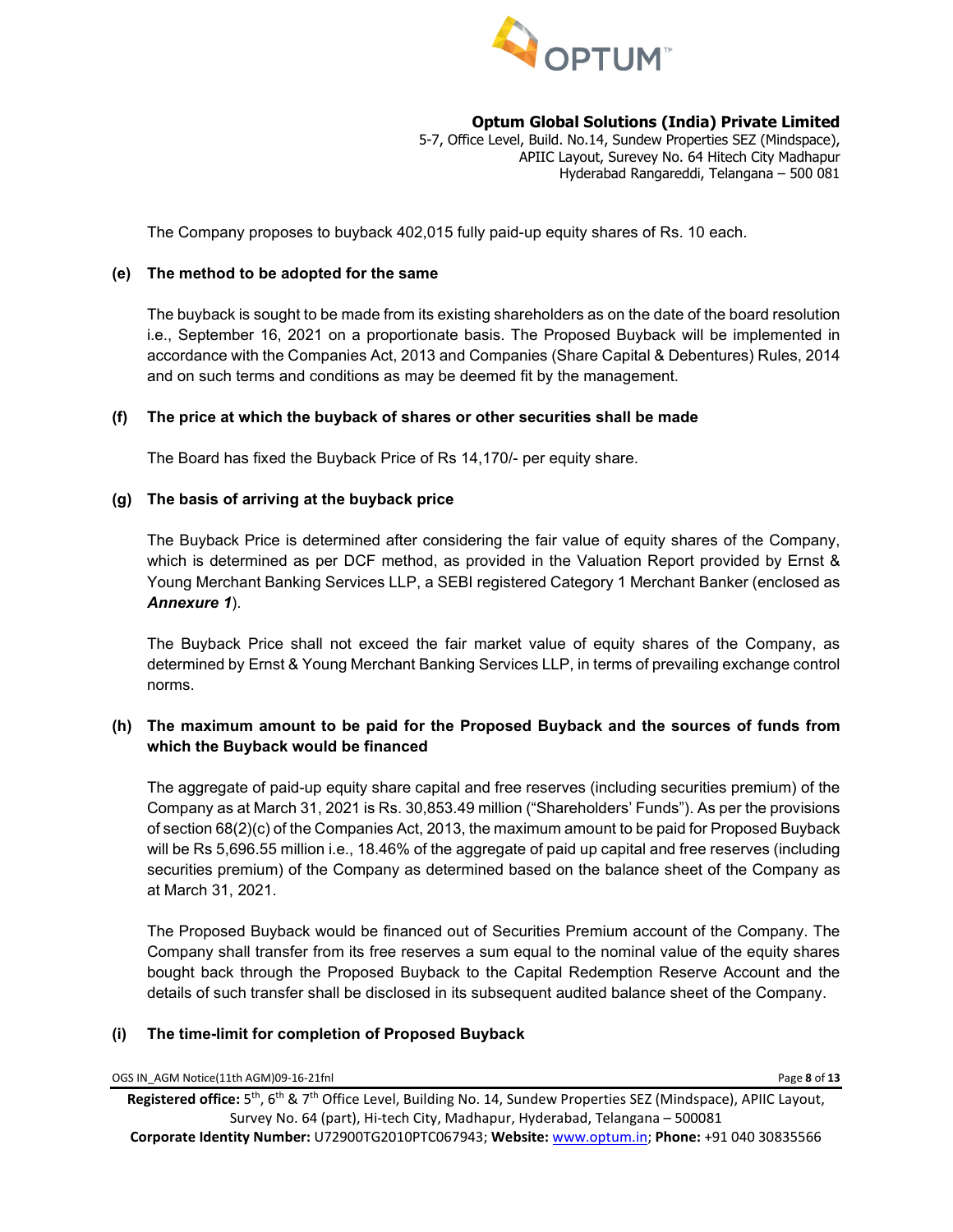

5-7, Office Level, Build. No.14, Sundew Properties SEZ (Mindspace), APIIC Layout, Surevey No. 64 Hitech City Madhapur Hyderabad Rangareddi, Telangana – 500 081

In terms of section 68(4) of the Act, the Proposed Buyback is required to be completed within a period of 12 months from the date of passing the special resolution. Although the Company shall endeavor to complete the Proposed Buyback at a much earlier date.

## **(j) Shareholding details**

## **i. The aggregate shareholding of the promoters and of the directors of promoter where the promoter is a Company and of the directors and key managerial personnel as on the date of the notice convening the Board/ Annual General Meeting**

The aggregate shareholding of the promoters and of the directors of the promoter, where promoter is a company, and of the directors and key managerial personal as on the date is provided below:

| Name of the promoter                      | Number of shares held | Percentage (%) |
|-------------------------------------------|-----------------------|----------------|
| Optum Global Solutions International B.V. | 1,872,266             | 99.9995%       |
| UnitedHealth<br>International,<br>Inc.    | 10                    | 0.0005%        |
| (holding share on behalf of Optum Global  |                       |                |
| Solutions International B.V.)             |                       |                |
| <b>Total</b>                              | 1,872,276             | 100.00         |

## **ii. The aggregate number of equity shares purchased or sold by persons mentioned in subclause (i) during a period of twelve months preceding the date of the Board Meeting at which the Proposed Buyback was approved and from that date till the date of notice convening the Annual General Meeting**

Details of aggregate number of equity shares purchased and/ or sold by persons mentioned in clause (i) during a period of 12 months preceding the date of the board meeting at which buyback was approved and from that date till the date of notice convening Annual General Meeting is provided below:

| Name of the promoter                       | Date of  | share   Number of shares | <b>Price</b><br>per |
|--------------------------------------------|----------|--------------------------|---------------------|
|                                            | purchase | purchased                | share               |
| Optum Global Solutions International   Nil |          | Nil                      | Nil                 |
| B.V.                                       |          |                          |                     |
| UnitedHealth<br>International,<br>Inc.     | Nil      | Nil                      | Nil                 |
| (holding share on behalf of Optum          |          |                          |                     |
| Global Solutions International B.V.)       |          |                          |                     |

OGS IN\_AGM Notice(11th AGM)09-16-21fnl Page **9** of **13**

**Registered office:** 5th, 6th & 7th Office Level, Building No. 14, Sundew Properties SEZ (Mindspace), APIIC Layout, Survey No. 64 (part), Hi-tech City, Madhapur, Hyderabad, Telangana – 500081 **Corporate Identity Number:** U72900TG2010PTC067943; **Website:** [www.optum.in;](http://www.optum.in/) **Phone:** +91 040 30835566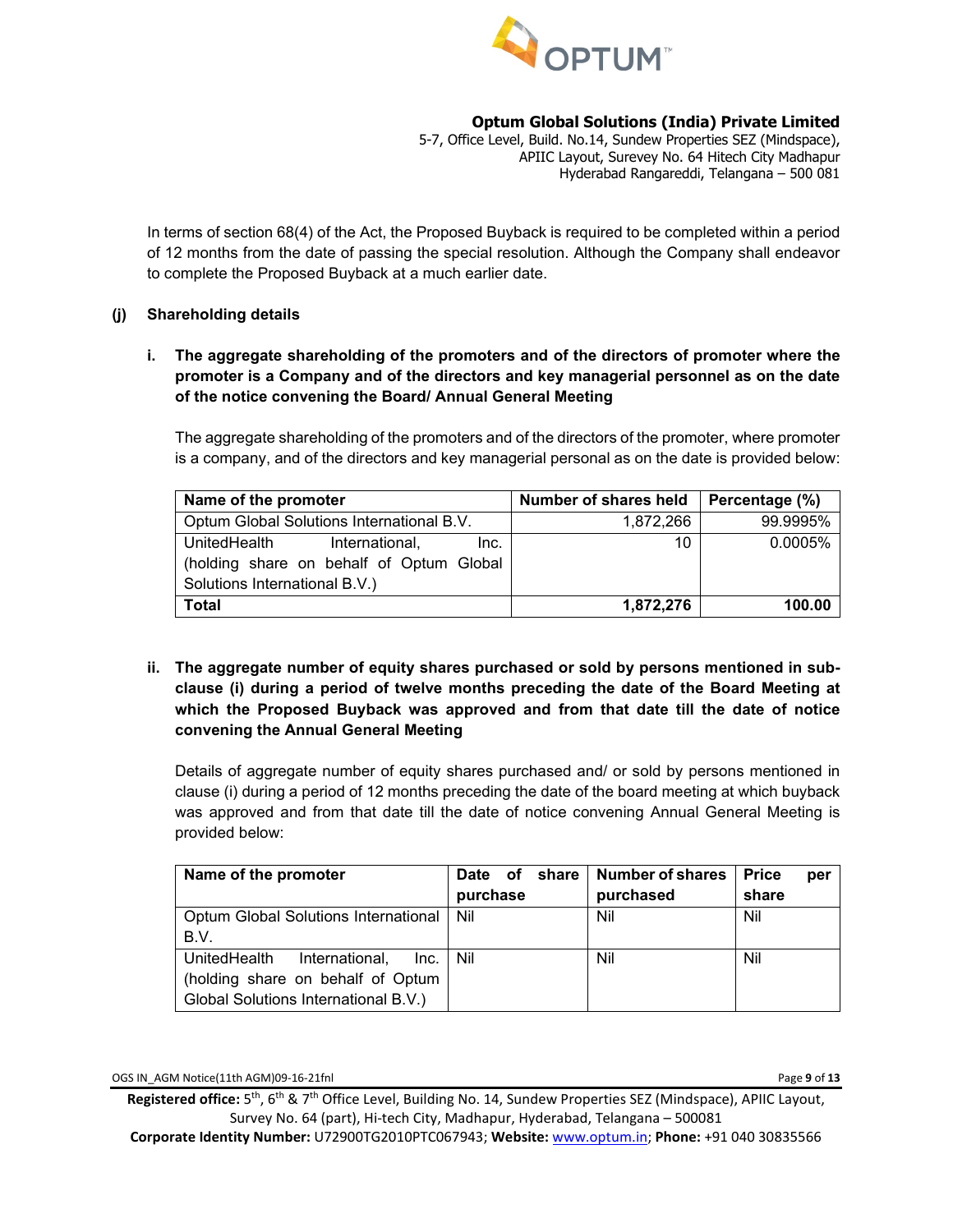

5-7, Office Level, Build. No.14, Sundew Properties SEZ (Mindspace), APIIC Layout, Surevey No. 64 Hitech City Madhapur Hyderabad Rangareddi, Telangana – 500 081

**iii. the maximum and minimum price at which purchases and sales referred to in sub-clause (ii) were made along with the relevant date;**

Not applicable as there were no transactions during the relevant period.

- **(k) if the persons mentioned in sub-clause (i) of clause (j) intend to tender their shares for buyback –**
	- **i. the quantum of shares proposed to be tendered** Optum Global Solutions International B.V. intends to tender 402,015 fully paid equity shares of the Company under the Proposed Buyback.
	- **ii. the details of their transactions and their holdings for the last twelve months prior to the date of the board meeting at which the buyback was approved including information of number of shares acquired, the price and the date of acquisition**

There were no such transactions undertaken during the last twelve months prior to the date of the board meeting at which the buyback was approved.

## **(l) A confirmation that there are no defaults subsisting in repayment of deposits, interest payment thereon, redemption of debentures or payment of interest thereon or redemption of preference shares or payment of dividend due to any shareholder, or repayment of any term loans or interest payable thereon to any financial institution or banking company**

The Board of Directors of the Company hereby confirms that there are no defaults subsisting in repayment of deposits, interest payment thereon, redemption of debentures or payment of interest thereon or redemption of preference shares or payment of dividend due to any shareholder, or repayment of term loans or interest payable thereon to any financial institution or bank.

## **(m) A confirmation that the Board of directors have made a full enquiry into the affairs and prospects of the company**

The Board of Directors further confirms that it has made a full enquiry into the affairs and prospects of the Company and has formed an opinion –

- i. that immediately following the date on which the Annual General Meeting is convened, there shall be no grounds on which the Company could be found unable to pay its debts;
- ii. that as regards the Company's prospects for the year immediately following the date of Annual General Meeting, and having regard to the Board's intentions with respect to the management of the Company's business during that year and to the amount and character of the financial resources which will in the Board's view be available to the Company during that year, the Company will be able to meet its liabilities as and when they fall due and shall not be rendered insolvent within a period of one year from the date of Annual General Meeting; and

OGS IN\_AGM Notice(11th AGM)09-16-21fnl Page **10** of **13**

**Registered office:** 5th, 6th & 7th Office Level, Building No. 14, Sundew Properties SEZ (Mindspace), APIIC Layout, Survey No. 64 (part), Hi-tech City, Madhapur, Hyderabad, Telangana – 500081 **Corporate Identity Number:** U72900TG2010PTC067943; **Website:** [www.optum.in;](http://www.optum.in/) **Phone:** +91 040 30835566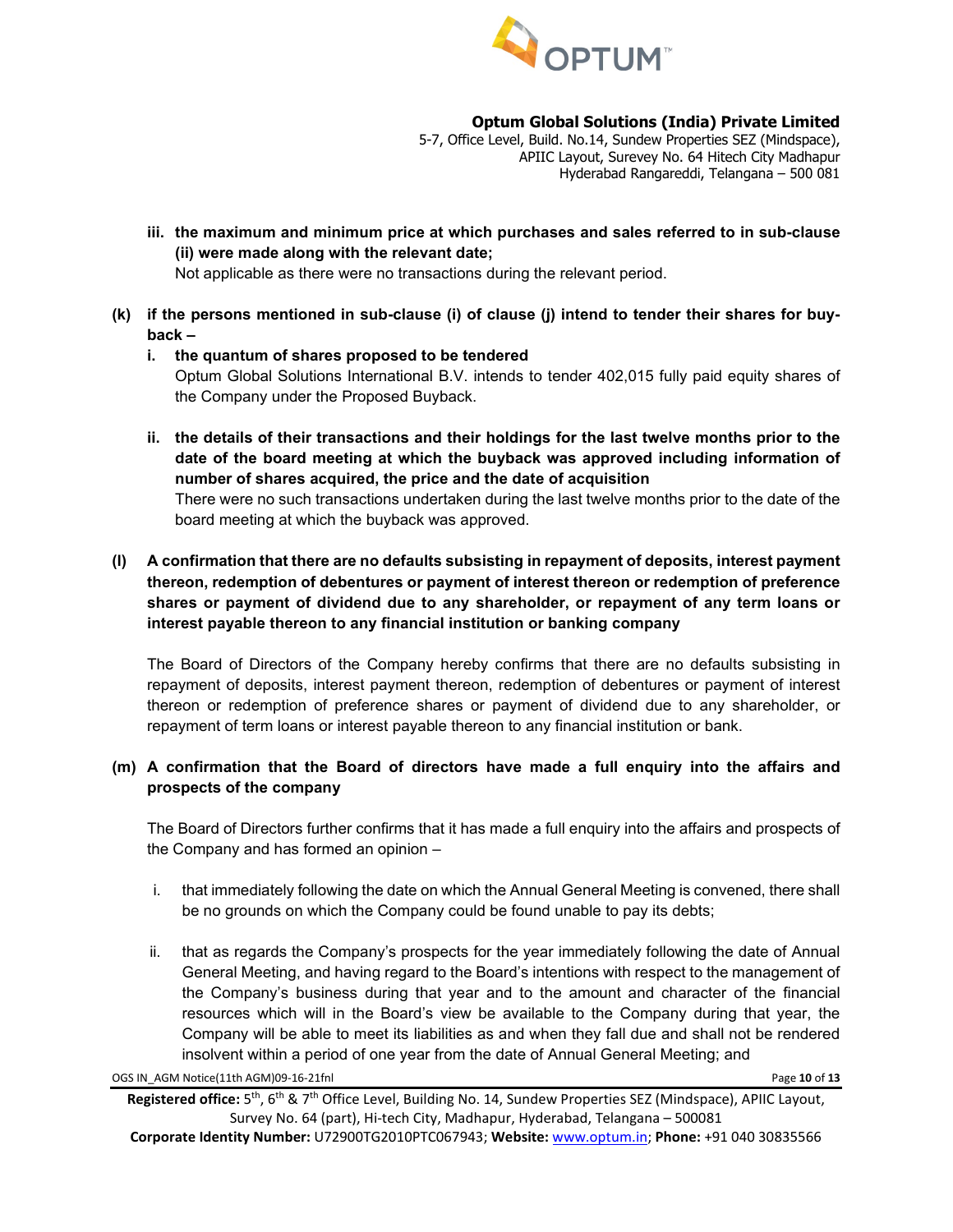

5-7, Office Level, Build. No.14, Sundew Properties SEZ (Mindspace), APIIC Layout, Surevey No. 64 Hitech City Madhapur Hyderabad Rangareddi, Telangana – 500 081

iii. that the Board of Directors have taken into account the liabilities (including prospective and contingent liabilities), as if the Company was being wound up under the provisions of the Companies Act, 2013.

## **(n) A report addressed to the Board of Directors by the Company's Auditors**

As required under Rule 17(1)(n) of Companies (Share Capital & Debentures) Rules, 2014, the report dated September 16, 2021 received from Walker Chandiok & Co LLP, statutory auditors of the Company, addressed to the Board of Directors of the Company stating the following, is enclosed as *Annexure 2*.

- (i) they have inquired into the company's state of affairs;
- (ii) the amount of the permissible capital payment for the securities in question is in their view properly determined;
- (iii) that the audited accounts on the basis of which calculation with reference to buy back is done is not more than six months old from the date of offer document; and
- (iv) the Board of directors have formed the opinion as specified in clause (m) on reasonable grounds and that the company, having regard to its state of affairs, shall not be rendered insolvent within a period of one year from that date.

#### **Other details:**

- 1. The Debt Equity Ratio post buy- back will not be more than twice the paid up capital and free reserves of the Company.
- 2. As per the provisions of Section 68(8) of the Act, the Company will not be allowed to issue fresh equity shares for a period of six months after completion of the buyback. However, this restriction would not apply to issue of Bonus Shares.
- 3. The Equity Shares bought back by the Company will compulsorily be cancelled and will not be held for re- issuance.

The consent of the members is being sought by way of a Special Resolution in terms of Sections 68 read together with the Rule 17 of the Companies (Share Capital and Debentures) Rules, 2014 of the Companies, Act 2013.

OGS IN\_AGM Notice(11th AGM)09-16-21fnl Page **11** of **13**

**Registered office:** 5th, 6th & 7th Office Level, Building No. 14, Sundew Properties SEZ (Mindspace), APIIC Layout, Survey No. 64 (part), Hi-tech City, Madhapur, Hyderabad, Telangana – 500081 **Corporate Identity Number:** U72900TG2010PTC067943; **Website:** [www.optum.in;](http://www.optum.in/) **Phone:** +91 040 30835566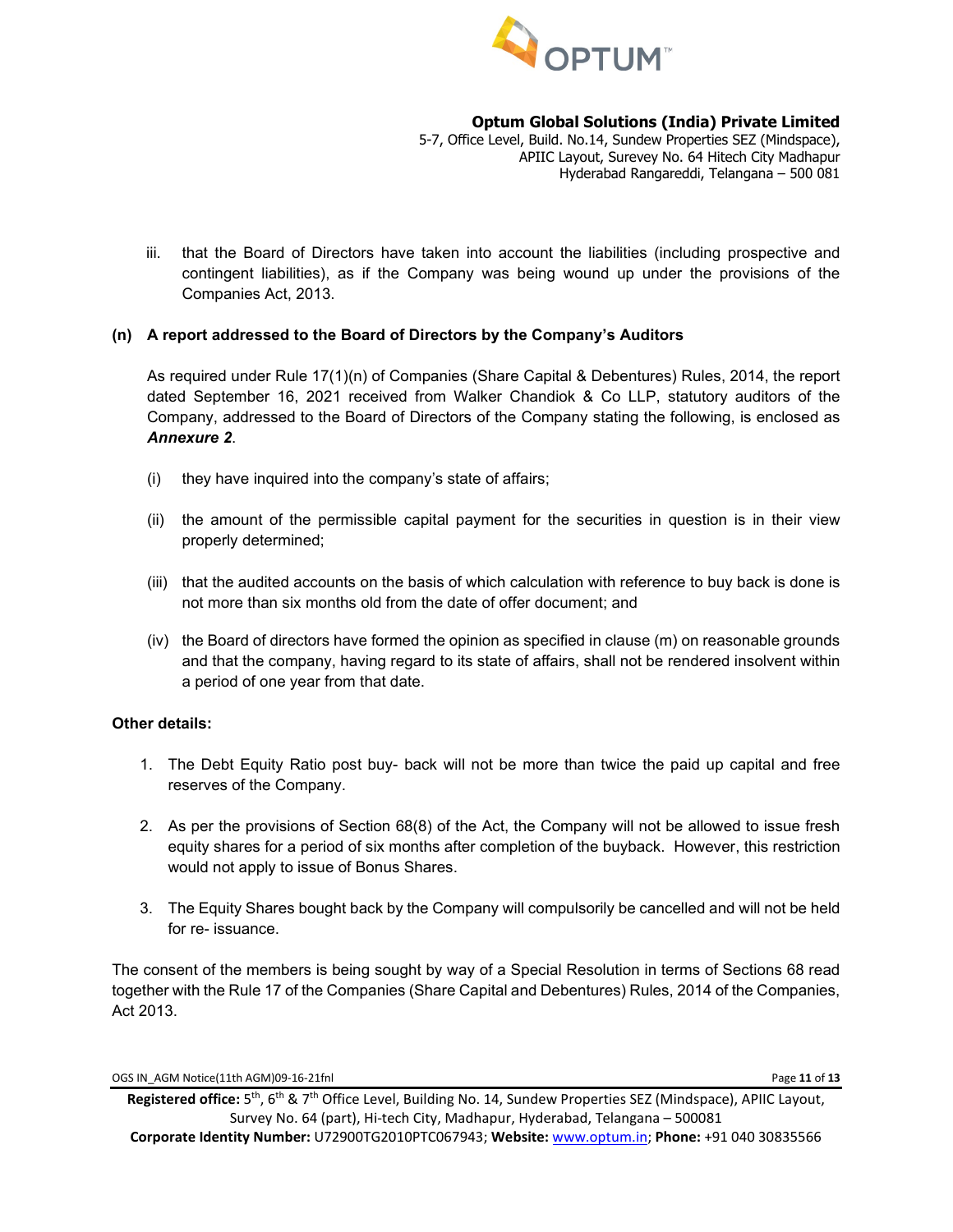

5-7, Office Level, Build. No.14, Sundew Properties SEZ (Mindspace), APIIC Layout, Surevey No. 64 Hitech City Madhapur Hyderabad Rangareddi, Telangana – 500 081

In the opinion of the Board, the Proposed Buyback is in the interest of the Company and its members. The Board of Directors, therefore, recommends passing of the Special Resolution as set out in the accompanying notice.

Disclosure of interest of Directors and others, as required under Section 102(1) read together with the proviso to Section 102(2) of the Companies Act, 2013 -

- None of the directors are deemed to be concerned or interested, financially or otherwise in passing this resolution
- None of the key managerial personnel are deemed to be concerned or interested, financially or otherwise in passing this resolution.
- As per the oral disclosures of interest provided to the Company by the directors and the key managerial personnel of the Company, if may be stated that none of their relatives are deemed to be concerned or interested, financially or otherwise in respect of this agenda and passing of the resolution thereof.

#### **ITEM No. 4**

The Board of Directors of the Company *vide* their circular resolution dated September 13, 2021 declared an interim dividend of Rs. 8,003,979,900 (Eight Billion Three Million Nine Hundred Seventy-Nine Thousand Nine Hundred) being Rs. 4,275 per share at the rate of 42,750% of the face value. The shareholders of the Company are requested to take note of the same.

None of the Directors, Key Managerial Personnel or their relatives are in any way concerned or interested, whether financially or otherwise, in item no.4 of the Notice.

## By Order of the Board of Directors of **Optum Global Solutions (India) Private Limited**

KULDEEP SHARMA KULDEEP SHARMA Date: 2021.09.17 Digitally signed by 15:55:24 +05'30'

**Kuldeep Sharma A28234** Company Secretary Bengaluru Date: September 17, 2021 Place: As provided hereunder

OGS IN\_AGM Notice(11th AGM)09-16-21fnl Page **12** of **13**